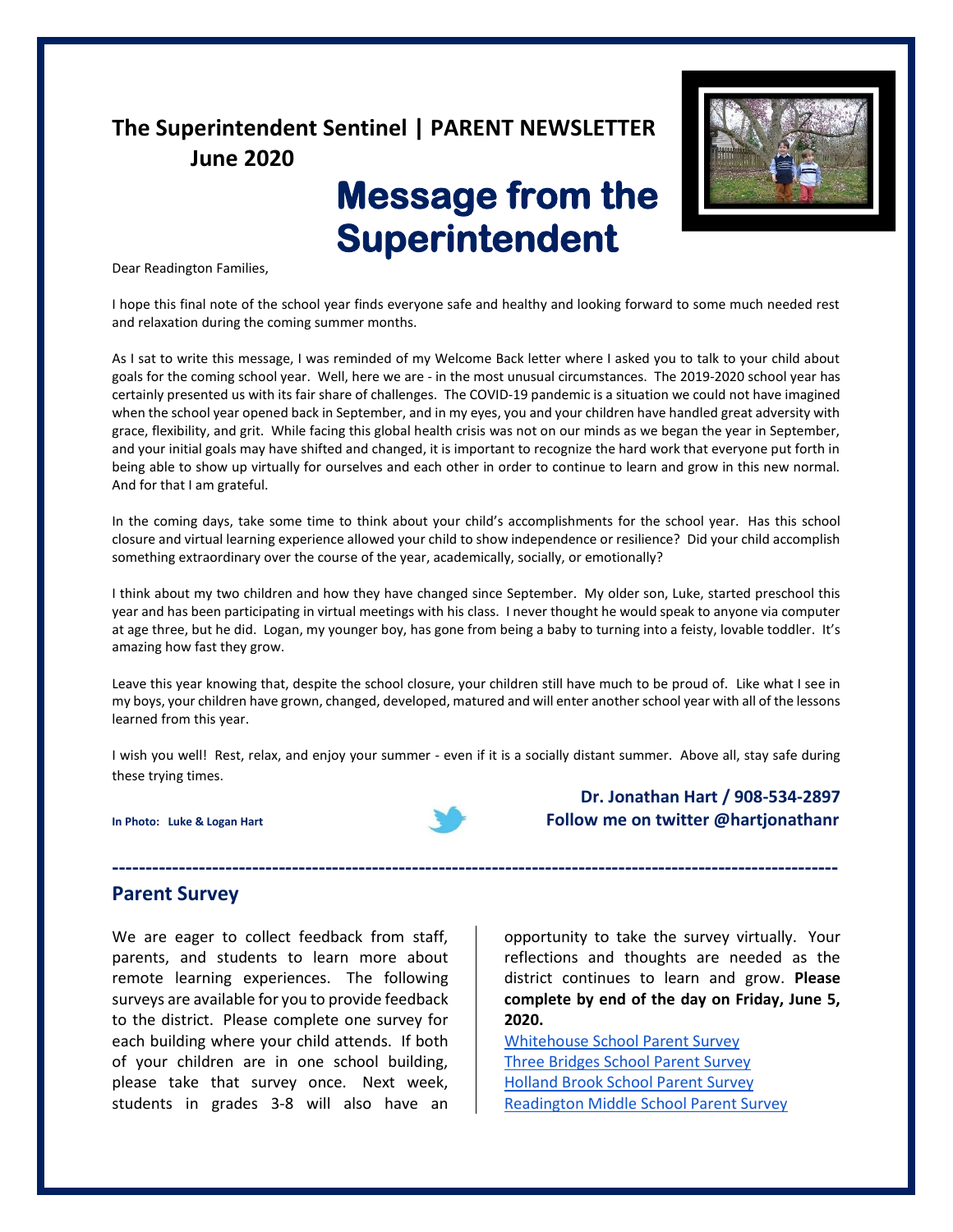

## **Curriculum Corner Summer Resources from the Curriculum Office**



Summer is a great time to learn new things and have fun. Kids everywhere, and many parents and grandparents, are ready for all the summertime activities that allow families to enjoy the beautiful weather and outdoor festivities. Unfortunately, all of this free time can lead to the summer slide, a regression in academic proficiency due to a break in learning. The good news is that there are easy steps to take to avoid summer regression. Reading just a few books this summer, making time for smart play

that promotes the practice of math concepts, and insisting that children make time for a quick review of previously learned material can curb the summer slide. Here are a few activities to help keep your children engaged all summer long. The link below will provide you with an extensive list of activities to keep you children engaged this summer in Math, Science, Humanities, Social and Emotional Learning, and much more.

[Click on this link to access website listing by subject area](https://www.readington.k12.nj.us/cms/lib/NJ01000244/Centricity/Domain/26/Summer%20Resources%20from%20the%20Curriculum%20Office.pdf)

## **Readington Students Receive Enthusiastic Reader Awards**

We are proud to recognize the following Readington students who received the Enthusiastic Reader Award from the Hunterdon County Librarians Association. This very special honor is given to only one reader per grade in all of Hunterdon County. Characteristics of the award include: exhibits an enthusiasm for

## **Grade 1 – Kayla Pauli, Three Bridges School Grade 3 – Brooke Tomaino, Three Bridges School**





**Kayla Pauli Vincent DeAngelo Brooke Tomaino Mason Quintard**



reading; exhibits an enthusiasm for sharing books; uses books/reading materials for a variety of purposes; reads independently on a volunteer basis; uses school and/or public libraries; and, selects books/reading materials at appropriate interest levels.

**Grade 2 – Vincent De Angelo, Whitehouse School Grade 7 – Mason Quintard, Readington Middle School**





### **Congratulations and Good-Bye to our Readington Retirees**

We are sad to announce the retirement of the following Readington Township School District staff members, as they will be deeply missed. We sincerely thank each of these outstanding educators for their many years of service to our students, school, and community.

*-------------------------------------------------------------------------------------------------------------------------------*

**Readington Middle School:** Geraldine Fiori/School Social Worker; Brant Switzler/Social Studies Teacher, Wendy Baer/Speech-Language Specialist; Michele Castagna/Assistant Principal Secretary **Whitehouse School:** Karen Kozal /Health-Physical Education Teacher **Three Bridges School:** Vera Shashkewych/Kindergarten Teacher; Angela Lott/Kindergarten Instructional Aide **District:** Karen Tucker /Supervisor of Pupil Services

**"Anyone who does anything to help a child in his life is a hero to me." – Mr. Rogers** *-------------------------------------------------------------------------------------------------------------------------------*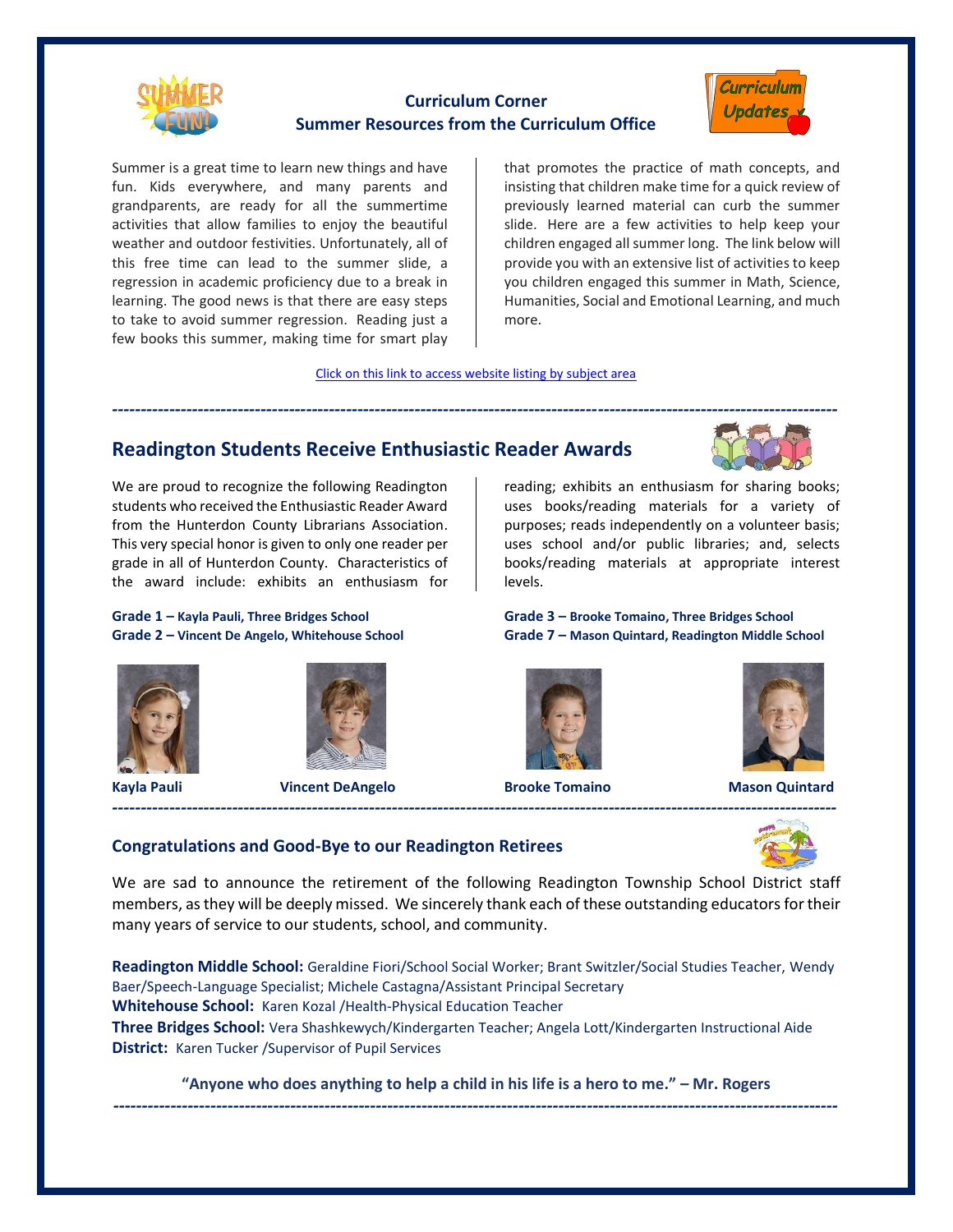## **Building Spotlight: Readington Middle School**



#### **Submitted by Principal, Mrs. Sharon Moffat**

The teachers and students at Readington Middle School have been very busy during the school closing. The school is operating on a three-day rotation, so the students have access to different learning opportunities. Through Google Classroom, the students can receive live instruction, recorded instruction and individual assistance. I have even been a part of some live classroom meetings, and it has been great to see the students in action! Our guidance counselors have included SEL activities to help the students feel connected during this difficult time. Feeling connected is so important, so we have begun some new initiatives. Our staff members have volunteered to read the morning announcements each day. This can be found on the email the students receive each morning or on our website. The student council has also

## **Readington Middle School Class of 2020**

Anthony Abbate Samuel Adams-Fancera Juliana Amorosi Leslie Ansbach Mia Aquino José Ariaz-Cordero Calan Armitage Brian Armstrong Caitlin Azevedo Raymond Baez Justin Bannon Liam Batongbakal Jake Beatrice Mackenzie Bender Evan Berlinger Hannah Bezahler Connor Biehl Wy'ze Billingsley Owen Blum Shreya Bodanki Sara Borella Mateo Brito Colby Brunton Alexander Bukowski Axel Caballero Michael Cable Arianna Cancela Eli Carlsruh Melanie Caro Amelia Cassidy Rachel Castela

Luis Cervantes Miller Champion Aidan Chendak Elisa Chin Divier Chirinos-Ortiz Nina Cirianni Sloane Coddington Andrew Cohen Alec Collado Brandon Colucci Lila Cook Madison, Corbett Ryan, Coury Ben, Critelli Nyasia, Cureton Margaret, D'Alessandro Daniel, Danubio Anna, Davitt Gabriel, DeCola Julian, DeCola Courtney, Deighan Lily, Delmonte Lucy DeSola Oliver DeStefano Joseph Duffy Shaili Dutt Sean Eustice Temilolu Fashae Kathryn Fazio Andie Federico Santiago Fernandez

been hosting virtual spirit days featuring themes such as "Wayback Wednesday", "Disney/Star Wars", "Earth Day", etc. A special thank you to our student council members and advisors for creating these special days and for putting together the presentations. We truly miss our students each day, and I want to take this time to recognize our 8th graders. It is so disappointing that you cannot finish your 8th grade year in a "normal" way, but you have left behind an amazing legacy. We will still celebrate your graduation and mark your many amazing achievements. The Readington Middle School staff appreciates you, and we know you will do great things in high school and beyond. Thank you to all parents, who have been partnering with us through this new challenge in education.



Trent Fischer Zachary Fisher Justice Forsythe Alexia Frank Samuel Freed Daniel Frenkel Thomas Funke Dylan Gale Braden Galloway Talia Gentles Ashley Green Owen Hall Ryan Hample Olivia Hardy Maya Hernandez Martael Hoffman Eric Holmlund James Horner Colin Howell Madalyn Hudson Dylan Hughes Matthew Hughes Jared Jacobus Trevor Jerzewski Justin Jimenez Kristen Johansson Connor Johnson Toni Kaese Ben Keitel Liese Keller Megan Keller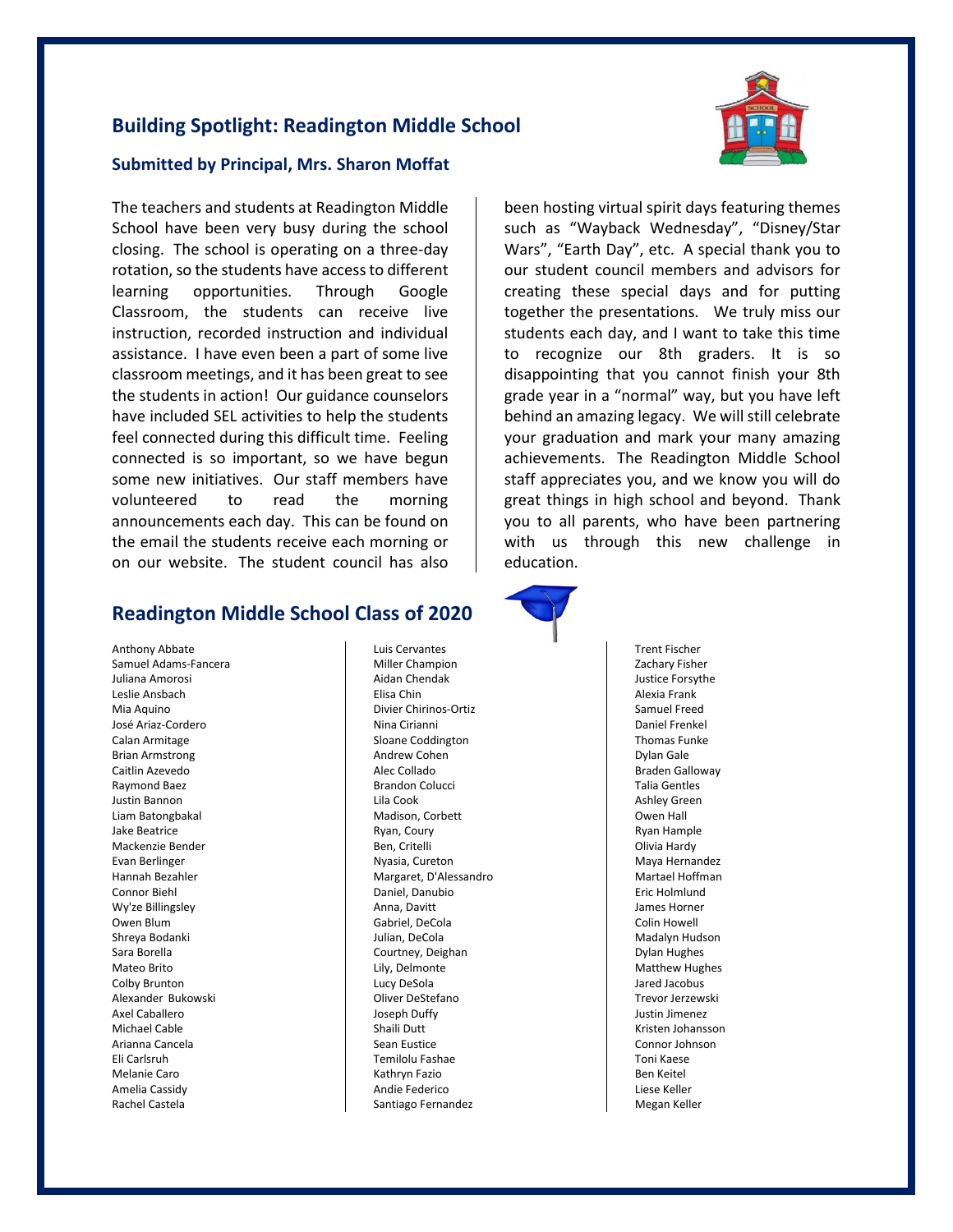Aven Kelly Stella Kemecsei Delaney Klaus Richard Knudson III Sarah Kopacz Lindsay Kopp Katherine Kuczynski Rosie Kurdyla Wilda Lago Daniel LaMarca Presley Lavish Andrew Leibowitz Ryan Levison John LoMonte Julia Lopez-Carrete Sara LoPiccolo Eddie Lou James Lynch Jeremiah Markowitz Charisa Marshall Olivia Martin Sophie Maurer Joshua McDonald Matthew McMillin Dylan McPherson Jack McPherson Nilay Mehta Tyler Merlini Noah Metelitsa Conor Mikaelian Ava Milliern Benjamin Moesch Matthew Molinaro

Matthew Molineux Connor Moran Alec Nanda Juan Navarrete Ashley Nothnagel Tyler O'Brien Jack Ost Carlos Pacheco Nichole Pagano Alina Patel Estella Pecoraro Alejandro Perez Amanda Perez-Vargas Christina Peters Liam Petros Lianna Phillips Madison Phillips Mary Pijanowski Isabelle Pizzuto Matthew Prager Aidan Prior Colin Prior Lukas Raimo-D'Amico Rooney Rasare Juergen Rau Caitlyn Redmond Jasmine Relovsky Alexa Revill Emma Ribaudo Jack Ritter Abigail Rivenbark Cameron Rodger Tyler Rodriguez

Andrew Ryder Nicholas Schafranek Duncan Schengrund Daniel Schneider Matthew Scotto Michael Seabrook Christopher Serrao Edward Shinn VI Thomas Shreiber Paige Simon Vancastle Siqueira Marcos Smith Samuel Souvenir Kiera Spring Brooklyn Stothoff William Stothoff Kayla Sutphen Danica Svendsen Luke Szymanski Justin Teresak Sofia Trivino Madeline Turvey Douglas Vail Alessandra Wallace Amelia Watson Henry Weisshaupt Jay Wieder Logan Williamson Sophia Willigan James Woodworth Maddie Yip Isabella Zaragoza



#### **Message and COVID-19 Parent Re-opening Survey from the Department of Education**

Dear Parents, Thank you for your heroic efforts to support your children's schools and the learning process during closings due to the coronavirus pandemic. The New Jersey Department of Education (Department) continues preparations for the next stages of school opening, and hearing from parents is a Department priority. Please take a few minutes to complete the survey at the following link: NJDOE parent survey[<https://es.surveymonkey.com/r/V8HZ2MQ>](https://es.surveymonkey.com/r/V8HZ2MQ). **We appreciate receiving your responses by Monday, June 8.** If you have any questions, please contact the Department's Office of Civic and Social Engagement at [civicandsocial@doe.nj.gov<](mailto:civicandsocial@doe.nj.gov)mailto[:civicandsocial@doe.nj.gov>](mailto:civicandsocial@doe.nj.gov).

**Message and COVID-19 Parent Survey from the Department of Education - SPANISH VERSION** Estimados Padres, Gracias por sus esfuerzos heroicos para apoyar las escuelas de sus hijos y el proceso de aprendizaje durante los cierres debido a la pandemia de coronavirus. El Departamento de Educación de Nueva Jersey (Departamento) continúa los preparativos para las próximas etapas de la apertura de la escuela, y escuchar a los padres es una prioridad del Departamento. Por favor, tómese unos minutos para completar la encuesta en el siguiente enlace: NJDOE encuesta para padres[<https://es.surveymonkey.com/r/7VM29CM>](https://es.surveymonkey.com/r/7VM29CM). Agradecemos recibir **sus respuestas antes del Lunes 8 de Junio.** Si tiene alguna pregunta, por favor póngase en contacto con la Oficina de Compromiso Cívico y Social del Departamento en [civicandsocial@doe.nj.gov<](mailto:civicandsocial@doe.nj.gov)mailto[:civicandsocial@doe.nj.gov>](mailto:civicandsocial@doe.nj.gov).

**-------------------------------------------------------------------------------------------------------------**